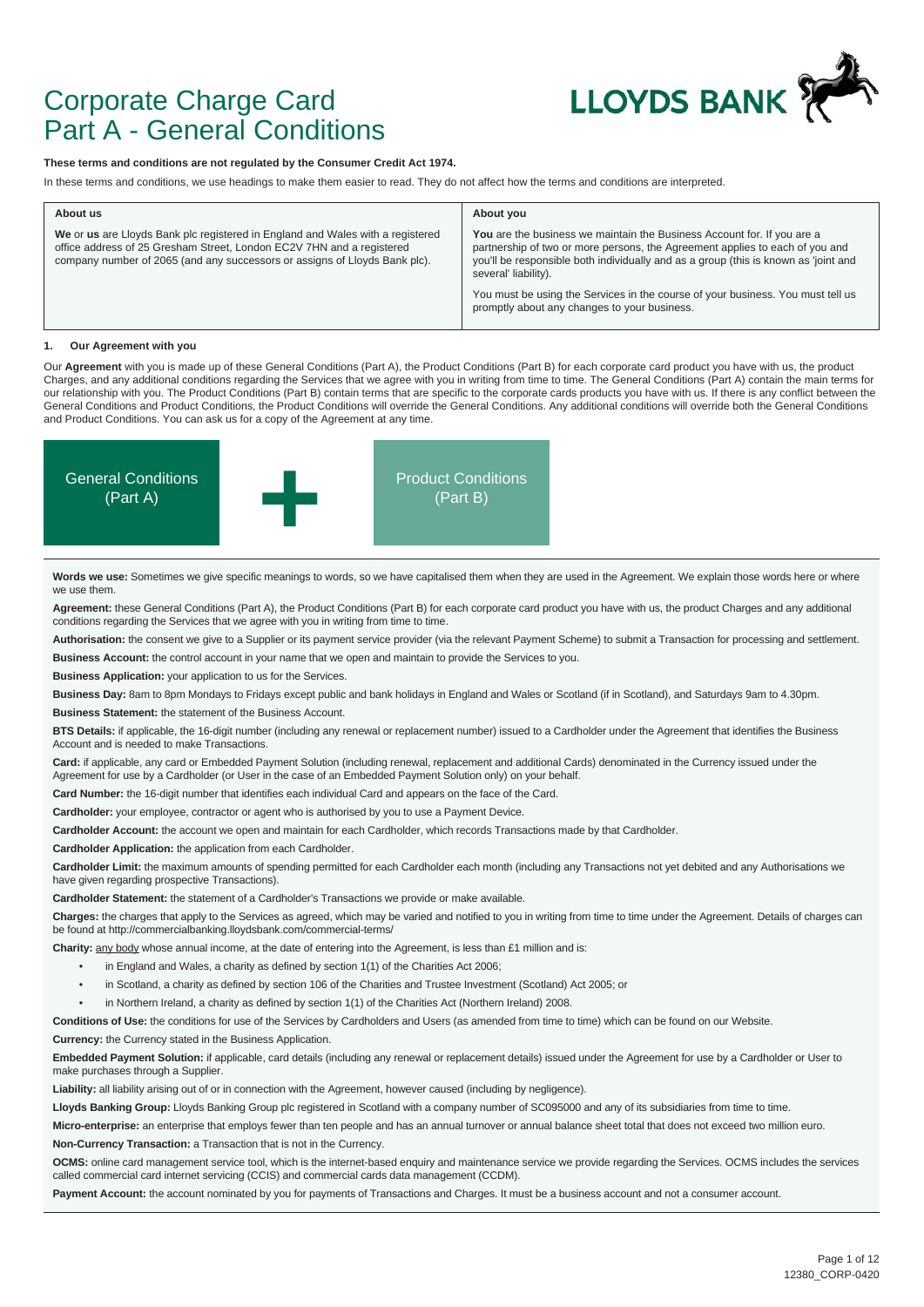#### **Words that we use** - continued

Payment Device: any personalised device or set of procedures to access an account, give instructions or execute a Transaction. These include a Card, Card Number, Embedded Payment Solution details, BTS Details, Virtual Card, VCN, RCN, Supplier Card, electronic wallet, use of a password, security details or PIN.

**Payment Scheme:** Visa or Mastercard (as applicable).

Payment Scheme Exchange Rate: the foreign exchange wholesale rate set by the Payment Scheme and applied to Non-Currency Transactions to convert them to the currency of the Business Account. The relevant rate (depending on the Payment Scheme relevant to your Product) can be found at:

- **Visa** www.visaeurope.com/ making-payments/exchange-rates
- **Mastercard** www.mastercard.com/global/currencyconversion

**Payment Services Regulations:** the Payment Services Regulations 2017.

**PIN:** the personal identification number issued to or selected by Cardholders.

**Product:** the product stated in the Business Application.

**Programme Administrator:** the representatives you nominate from time to time on the forms we provide for this purpose, or through OCMS, who will carry out the functions set out or referred to in the Agreement as being for the Programme Administrator. If your Product is the Business Travel Solution, we sometimes refer to the Programme Administrator as your Nominated Travel Administrator.

**RCN:** real card number – if applicable, the RCN is linked to a particular Cardholder Account that provides the funding card and settlement account for VCNs.

**Scheme Limit:** the maximum amount of credit we give you under the Agreement each month.

**Services:** the services we are to provide under the Agreement, together with any other services associated with a Payment Device that we or another member of Lloyds Banking Group may make available from time to time.

**Supplier Card:** if applicable, the Virtual Card we issue to you for use in funding and settling all Transactions with a nominated Supplier.

Supplier: any person or entity who agrees, by arrangement with us or the Payment Scheme (or both), to accept the Payment Device as payment for goods or services (or both).

Third Party Provider (TPP): a third party provider authorised by law to access information from your payment accounts - for example, an account aggregator that gives you a consolidated view of your account information across multiple providers.

**Transaction:** any payment or cash withdrawal made using a Payment Device.

**User:** your employee, contractor or agent authorised by you from time to time to use Embedded Payment Solution details that are in a Cardholder's name to make purchases through a Supplier.

**Virtual Card:** if applicable, card details used to make a payment but not provided in any physical state or form.

**VCN:** virtual card number: if applicable, a unique VCN is linked to an RCN to make a Transaction.

**Website:** www.lloydsbankcommercial.com or any other URL we tell you about.

When we refer to any law in these terms and conditions, this includes any secondary law made under it and any amendments or replacements (or both) of that law.

#### **2. Term**

This Agreement will continue until you or we end it (see "Ending the Agreement").

#### **3. Scheme Limit and Cardholder Limits**

We agree the Scheme Limit with you when you apply for your Product and show it in your Business Statement. You must choose a Cardholder Limit for each Cardholder, which must not exceed the Scheme Limit. Each Cardholder must never exceed their Cardholder Limit. In deciding whether or not any such limits have been exceeded, we will look at the amount of any Transaction not yet debited and any authorisation we have given regarding a prospective Transaction.

We will not increase the Scheme Limit or any Cardholder Limit without telling you. You can refuse any increase and we will tell you at the time how to do this. In some circumstances, we may lower the Scheme Limit. Generally, we will tell you in advance if we intend to do this but may not always do so. If the Scheme Limit is reduced, individual Cardholder Limits may also be reduced. If the Scheme Limit or any part of it has been unused for a six-month period, we may reduce the Scheme Limit, taking into account your product spending profile in the six months before that period.

We can decline Transactions that take a Cardholder over their Cardholder Limit or take you over the Scheme Limit. But if we do allow them, you must repay us the excess and any charges you owe us as soon as we ask you to.

How you can change your limits is set out below.

| <b>Change the Scheme Limit</b>                                                                                                                                                           | <b>Change the Cardholder Limit</b>                                                                                                                                                                                                                                                                                            |
|------------------------------------------------------------------------------------------------------------------------------------------------------------------------------------------|-------------------------------------------------------------------------------------------------------------------------------------------------------------------------------------------------------------------------------------------------------------------------------------------------------------------------------|
| Using the form we provide.<br>Any increase is subject to our credit review and approval process. You may also<br>ask us to decrease your Scheme Limit subject to any minimum we require. | You or the Programme Administrator can ask us in writing.<br>If the new Cardholder Limit remains within the Scheme Limit, we will put it in place<br>within 10 Business Days after you have asked us to.<br>The Programme Administrator is responsible for telling the Cardholder about<br>changes in their Cardholder Limit. |

#### **4. If you don't pay on time**

You must pay Charges on any sum you don't pay on time. You can find details of Charges on our Website or are as otherwise notified to you in writing from time to time in line with the Agreement.

We may charge you our reasonable costs for collecting any sum not paid on time or resulting from any other breach of the Agreement or Conditions of Use.

We want your business to succeed, but we know you may sometimes need extra support. You should contact your relationship manager as soon as possible if your business is having financial difficulties. We'll always try to help you, and try to develop a plan with you to deal with the difficulties.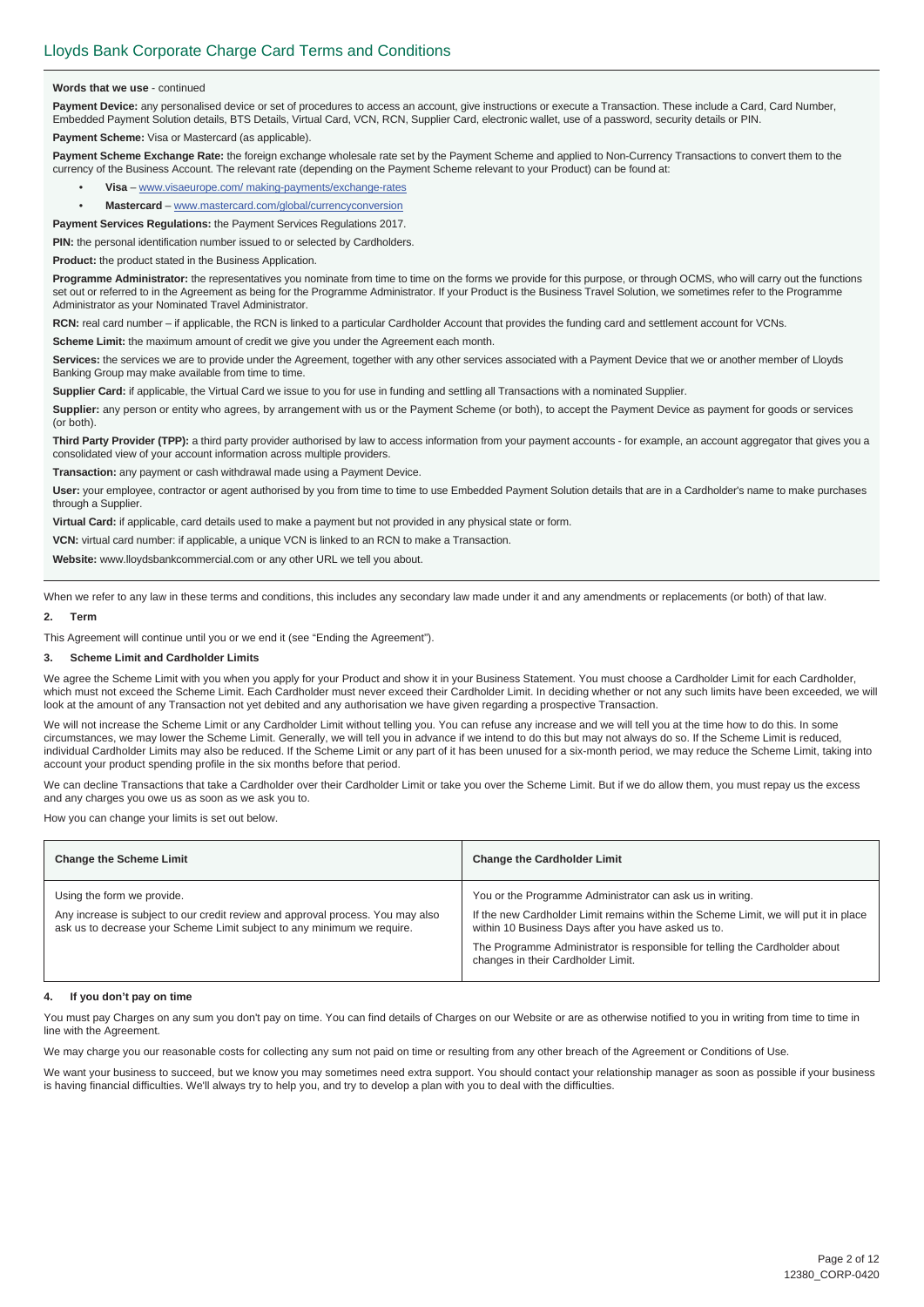#### **5. OCMS**

We grant you a non-transferable, non-exclusive, revocable, limited right to use OCMS by allowing access to OCMS by the Programme Administrator, Cardholders and Users (if applicable) subject to the Agreement and the Conditions of Use.

You must make sure that only the Programme Administrator, Cardholders and Users (if applicable) are permitted to use OCMS.

Unless the law says you are not responsible, you promise to pay us all losses, costs, claims, damages and expenses we incur if:

(1) you, the Programme Administrator, a Cardholder or User (if applicable) gives us incorrect information or instructions;

- (2) your access to OCMS is misused;
- (3) you, the Programme Administrator, a Cardholder or a User breaks the Agreement or the Conditions of Use; or

(4) you fail to follow any reasonable instructions we give you.

OCMS, any related services and any information given under OCMS will be provided on an "as is" and "as available" basis.

#### **6. Third Party Providers**

Your Programme Administrator can allow a TPP to access the information on your Business Account for you if you are registered for OCMS. If the TPP identifies itself to us, and complies with relevant regulatory requirements, we'll treat any instruction from a TPP as if it were from you.

If we are concerned about fraudulent or unauthorised access by a TPP, we may refuse it access to your account information. Before we do this, we'll tell you and explain why, unless it is not reasonably practicable, in which case we'll tell you immediately afterwards. In either case, we'll tell you in the way we consider most appropriate. We won't tell you about refusing access to a TPP if doing so would compromise our reasonable security measures or otherwise be unlawful.

We may make available to a TPP a specific means of accessing your account. If we do, and it tries to access your account in another way, we may refuse to allow that access.

If you use a third party card issuer, that TPP may be able to request confirmation from us that you have the necessary credit available on your Business Account for it to approve a transaction. We'll only respond to a request if you have expressly told us we can.

#### **7. Liability**

You (and not the Cardholder or User) are responsible for all costs, losses or charges arising directly or indirectly from use of a Payment Device unless we have stated otherwise in the Agreement.

#### **8. Payment instructions**

We will treat a payment instruction requesting that we execute a payment as received when we actually receive it, unless a Cardholder instructs us to carry out a Transaction on a future date or a series of recurring Transactions on future dates. In that case, we will treat the date we are required to carry out the Transaction as the date we receive the payment instruction.

If we receive any payment instruction after the cut-off time on any Business Day or on a day that is not a Business Day, we will treat it as if we received it on the next Business Day. You can find our payment cut-off times on our Website.

#### **9. Managing your Payment Devices**

How you can manage your Cards is set out below.

| Apply for a new Payment Device                                                                           | End a Cardholder's use of a Payment Device                                                                                                                                                                                                                                                             |
|----------------------------------------------------------------------------------------------------------|--------------------------------------------------------------------------------------------------------------------------------------------------------------------------------------------------------------------------------------------------------------------------------------------------------|
| The Programme Administrator must submit a request on OCMS or call or email<br>our customer service team. | The Programme Administrator must submit a request on OCMS or call or email<br>our customer service team.<br>The Cardholder's use of a Payment Device will not end until the Payment Device<br>is destroyed. If it is a Card, this means cutting it in two through the chip, and<br>returning it to us. |

A Programme Administrator may not apply for or authorise their own Payment Device. If there is only one Programme Administrator appointed, a new Programme Administrator should be appointed.

# **Part Programme Administrators and Cardholders must not use a Payment Device:**<br>a) for any illegal purpose:

- for any illegal purpose;
	- b) after its expiry date; or
- c) after we have cancelled or put a stop on it.

#### **10. Lost or stolen Payment Devices**

**! You must tell us or ensure the relevant Cardholder tells us immediately if a Payment Device is lost or stolen; you or they think someone else knows any of its security details; or it might have been misused.** 

You or the relevant Cardholder can contact us by phone on 0800 096 4496 (24 hours if it's about a lost or stolen Payment Device, but Monday to Friday 8am–8pm, Saturday 9am–4pm if it's about fraud). If abroad, call +44 1908 544059. We may ask for written confirmation within seven days, and it must include the Payment Device account number.

All Payment Devices are our property. If a Payment Device is later found, it must not be used and must be destroyed (for Cards, cut in two through the chip). You may be required to return the Payment Device to us.

Both you and the relevant Cardholder must provide all information we reasonably request. You and they must also assist us, our agents and the police (if we need to involve them) in investigating the loss, theft or possible misuse of a Payment Device, or the disclosure of any security details, and must assist us in recovering the Payment Device. Regarding such matters, both you and each Cardholder consent to our telling relevant third parties about the particular account.

When a Payment Device expires, is lost or stolen, or is damaged, we may issue a new one.

You may be covered by liability waiver insurance, subject to and in line with the terms and conditions of the insurance policy from time to time in force. A copy of the terms and conditions of the policy can be viewed at www.lloydsbankcommercial.com/Corporate-terms/LloydsBank/Terms-andconditions/Cash-management/Card-services.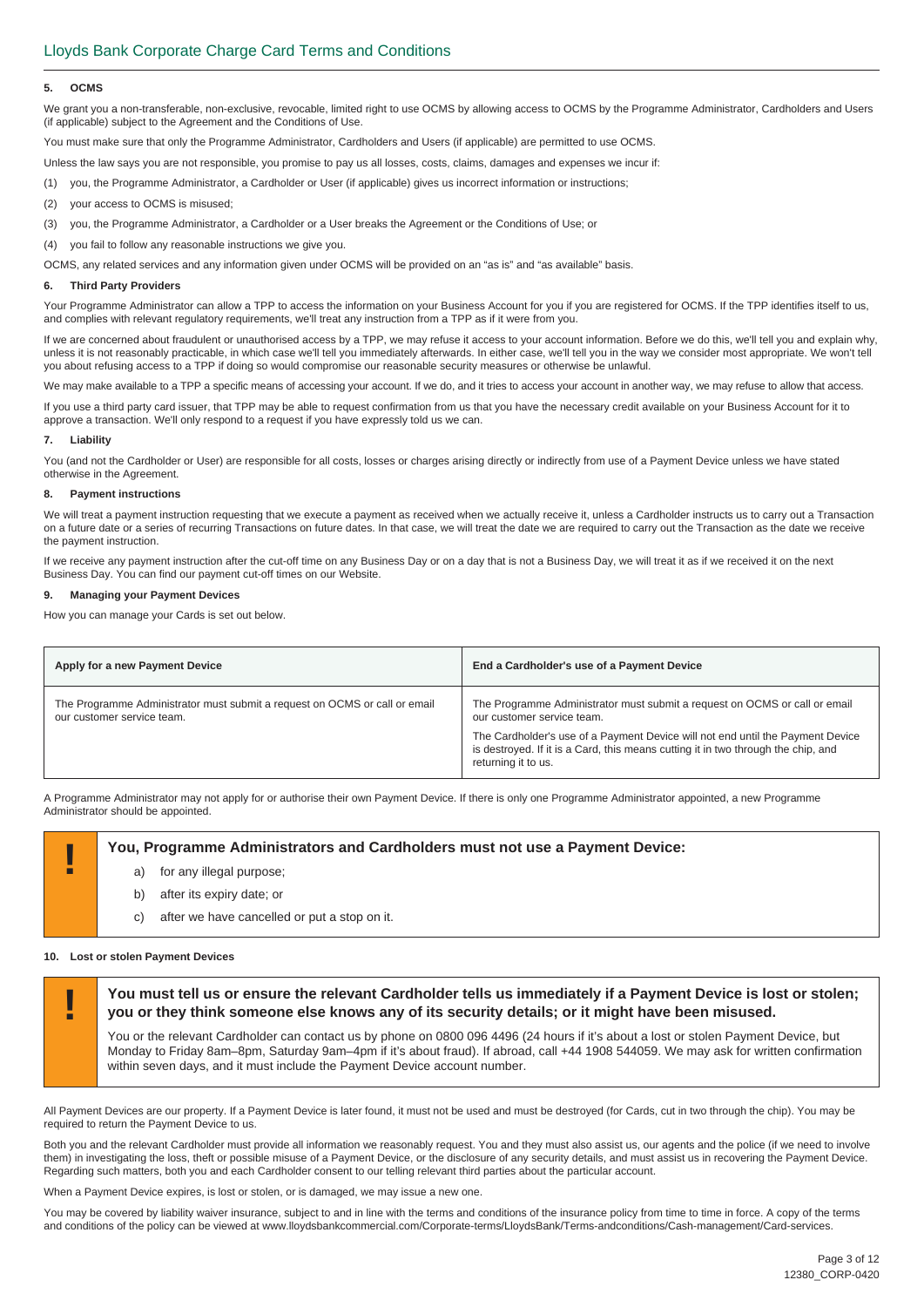#### **11. Stopping or suspending a Payment Device**

We can stop the use of a Payment Device or refuse to issue a new one, where reasonable if:

- (1) we're worried about its security;
- (2) we think its use has been unauthorised or fraudulent;
- (3) we think the risk of you not repaying the credit is significantly increased; or
- (4) we reasonably believe that not doing so may cause us to breach a legal requirement or may expose us (or another company in the Lloyds Banking Group) to action from any government or regulator.

If we stop a Payment Device or refuse to issue one for any of these reasons, we are not responsible for any resulting loss or damage you may suffer. We'll tell you as soon as we reasonably can if we are going to stop or have stopped the use of a Payment Device, and why, unless the law prevents us doing so or it would undermine our security measures. We won't stop a Payment Device for longer than we need to. We will let you use it again or give you a new one as soon as possible.

If you have a Card and we have stopped its use, you'll be responsible for taking steps to ensure it is recovered and destroyed (cut in two through the chip). You may be required to return the Card to us.

# If you need to discuss the stop on a Payment Device with us, you can call us on 0800 096 4496 (if abroad +44 1908 544059) or write to us at Lloyds Bank Card Services, PO Box 6061, Milton Keynes MK7 8LE.

#### **12. Processing Transactions**

- We may refuse to process or delay processing any Transaction if:
- (1) it would cause you to exceed a limit we have set;
- (2) its completion is prevented by the payee's account;
- (3) it seems unusual when considering how the relevant Cardholder Account is normally used or we reasonably believe it may be fraudulent;
- (4) by processing it, we reasonably believe that we would infringe any law, regulation or the rules of the Payment Scheme or any industry good practice or that we may be exposed to action from any government or regulator;
- (5) not acting on the instruction to process it or delaying to act on the instruction would help us comply with money laundering laws or regulations;
- (6) the instruction to process it is inaccurate or incomplete;
- (7) acting on the instruction to process it would breach the Agreement;
- (8) the payment instructions relate to a country from or to which we may decide not to process payments (for example, a country in relation to which sanctions are in place);
- (9) you are in breach of the Agreement; or
- (10) any of the reasons for ending the Agreement under "Ending the Agreement" apply.

If we do this, we will not have any responsibility to you for any resulting loss or damage you may suffer. If we have declined to process a Transaction, we will give you on request details of the reason(s) for the refusal as soon as is practicable unless the law prevents us doing so or it would undermine our reasonable security measures. We will also include details of how to correct any errors that led to our refusal, if appropriate. To request this information, please call our customer services centre on 0800 096 4496 (if abroad +44 1908 544059). If your Transaction has been declined, this helpline is available 24 hours a day seven days a week.

#### **13. Statements**

If there have been any Transactions or Charges on your accounts in any month, we will post to you both the Business Statement and Cardholder Statements, unless you have asked us to make them available to you in another way. We may charge for duplicate copies. The statements will include the following information:

- (1) a reference enabling you to identify the Transaction.
- (2) where appropriate, information we have received about the beneficiary of the payment.
- (3) the amount of the Transaction in the currency in which the relevant account was debited or in the currency used for the payment order.
- (4) the amount of any charges for the Transaction and, where applicable, a breakdown of them, and any interest payable by you.
- (5) where applicable, the exchange rate used for the Transaction and its amount after the currency conversion.
- (6) the debit value date or the date of receipt of the Transaction.

#### **! You must pay the full amount outstanding on each Business Statement by the payment date specified in it.**

#### **14. Repayments**

Using a form we provide, you must nominate an account you hold with us or any other bank in the United Kingdom (acceptable to us) as the Payment Account at the time of entering into the Agreement.

We will take all Transactions and Charges from the Payment Account by direct debit on or after 14 (and no later than 30) calendar days from the Business Statement date. You must ensure all direct debits are paid to us on their first presentation.

#### **15. Important information about repayments**

Payments will only take effect when debited to the Payment Account. They may be applied against Transactions and Charges.

Payments reduce balances on the Business Account or the relevant Cardholder Account (or both) in the following order: annual card fee, late payment fee; Transaction fee; cash advance fee; ATM cash advance fee; old balances; new balances.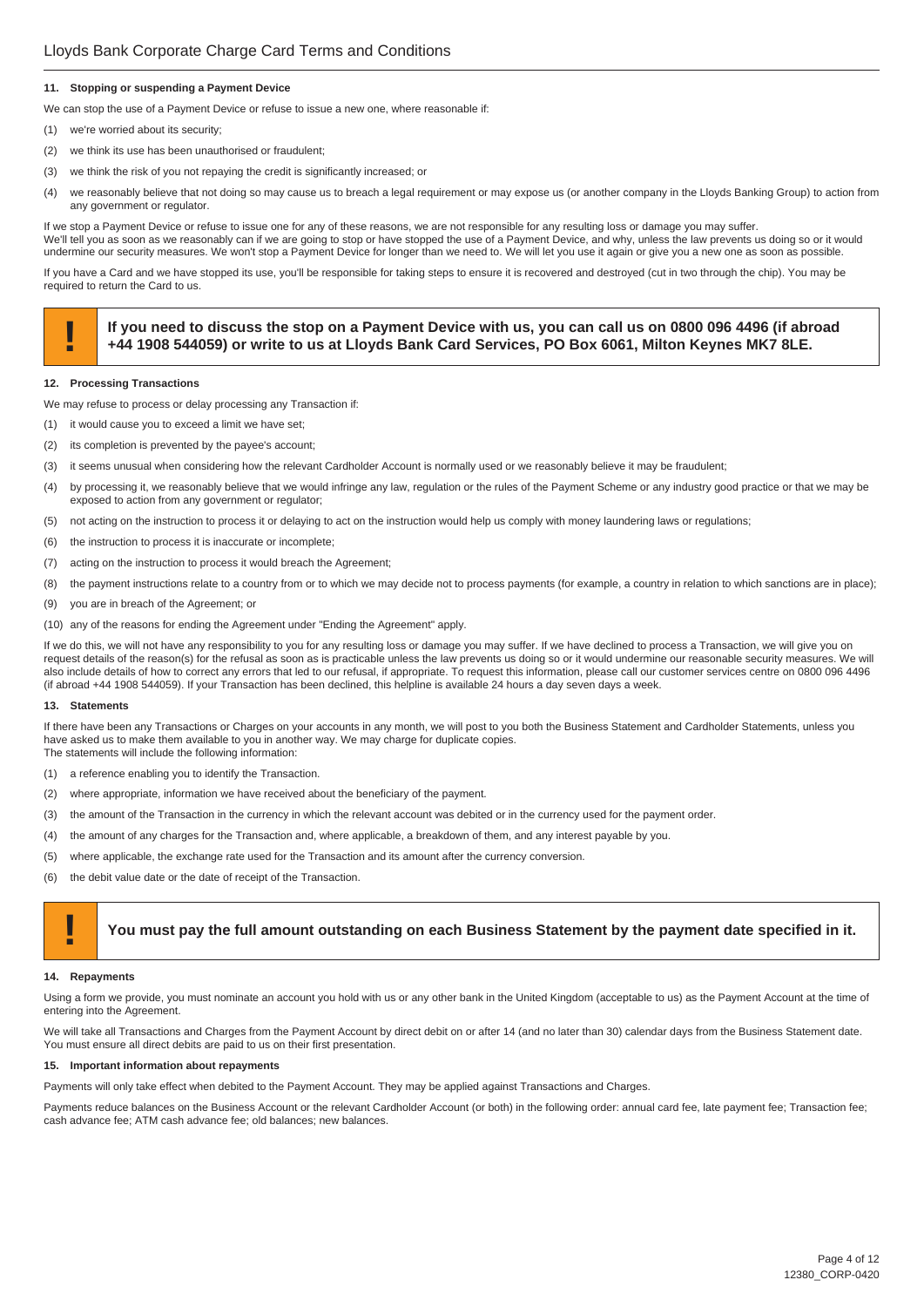#### **16. Cancelling transactions**

Information about cancelling transactions is set out below.

| <b>Cancelling transactions</b>                                  |                                                                                                                                                                                                                                                                                 |
|-----------------------------------------------------------------|---------------------------------------------------------------------------------------------------------------------------------------------------------------------------------------------------------------------------------------------------------------------------------|
| What Transactions can you or the<br>relevant Cardholder cancel? | Transactions scheduled for a future date.<br>A series of recurring Transactions.                                                                                                                                                                                                |
| What you or the relevant Cardholder<br>must do                  | Tell us by the end of the Business Day before the day the Transaction is due to be made.<br>Tell the Supplier that you have asked us to cancel the Transaction, and if you also want to cancel your agreement with them<br>you will need to do this directly with the Supplier. |
| What will happen                                                | We will not carry out a Transaction once you or the Cardholder has withdrawn authorisation.<br>Unless you or the Cardholder tell us otherwise, we will treat cancellation of recurring Transactions as cancelling all future<br>Transactions in the series.                     |

#### **17. Refunds, responsibilities and chargebacks**

You must check, and ensure any Cardholder checks, any statement you or they receive as soon as possible (preferably within 30 days), and tell us straight away if an entry seems wrong. If you don't, we may not be able to correct any mistakes. If we need to investigate a Transaction, you and the Cardholder must co-operate with us and the police if we need to involve them.

The tables below set out when we will give you a refund, and the circumstances in which you are responsible for losses caused by unauthorised transactions. Other than our responsibilities set out in this section, we have no further responsibility to you for unauthorised transactions.

#### **The table below explains when you'll receive a refund**

| What went wrong?                                                                                               | You'll receive a refund if                                                                                                                                                                                                                                                                               | What you'll get                                                                                                                                                                                                                                                                                                                                                                                                                                                                                                                                                                                                                                     | You won't receive a refund if                                                                                                                                                                                                                                                                                                                                                                                                                                                                                                                                                  |
|----------------------------------------------------------------------------------------------------------------|----------------------------------------------------------------------------------------------------------------------------------------------------------------------------------------------------------------------------------------------------------------------------------------------------------|-----------------------------------------------------------------------------------------------------------------------------------------------------------------------------------------------------------------------------------------------------------------------------------------------------------------------------------------------------------------------------------------------------------------------------------------------------------------------------------------------------------------------------------------------------------------------------------------------------------------------------------------------------|--------------------------------------------------------------------------------------------------------------------------------------------------------------------------------------------------------------------------------------------------------------------------------------------------------------------------------------------------------------------------------------------------------------------------------------------------------------------------------------------------------------------------------------------------------------------------------|
| You, or the<br>relevant<br>Cardholder or User<br>(if applicable), paid<br>more than you<br>expected            | the exact amount of the<br>$\bullet$<br>payment was not specified;<br>$\bullet$<br>the payment amount is<br>more than you could have<br>reasonably expected to<br>pay; and<br>you request the refund<br>٠<br>within eight weeks from the<br>date the amount was<br>debited from the relevant<br>account. | We'll refund you the amount of the payment (and any<br>related interest and charges you have directly incurred).<br>We may ask you to give us any information we reasonably<br>require so we can ensure you satisfy the requirements for a<br>refund before paying it.<br>We'll either give you a refund or inform you why you are not<br>entitled to one within 10 Business Days of the later of:<br>our receipt of your request for a refund; or<br>$\bullet$<br>our receipt of any information we ask you<br>$\bullet$<br>to provide.<br>If you are not happy with our decision, you can contact your<br>relationship manager or complain to us. | you or the relevant Cardholder or User<br>$\bullet$<br>directly gave us authorisation for the<br>Transaction and the payment amount<br>was provided or made available to you,<br>the Cardholder or User at least four<br>weeks before the due date for payment.                                                                                                                                                                                                                                                                                                                |
| A payment was<br>made that you or<br>the relevant<br>Cardholder or User<br>(if applicable) didn't<br>authorise | a Transaction was not<br>$\bullet$<br>authorised by you or the<br>relevant Cardholder if you<br>notify us without undue<br>delay after becoming<br>aware of the fact, and in<br>any event within 13 months<br>of the date we debited the<br>payment from the relevant<br>account.                        | We'll refund the amount of the Transaction and, where<br>applicable, restore the relevant account to the position it<br>would have been in had the unauthorised transaction not<br>taken place.<br>We'll do this by the end of the next Business Day.<br>You must give us any information we reasonably need to<br>assess whether a refund is due.<br>We may also investigate after giving a refund. If we discover<br>you were not entitled to the refund, we will debit the<br>refunded amount from the relevant account. We'll give you<br>reasonable notice before we do.                                                                       | you don't notify us in time<br>$\bullet$<br>we find the Transaction was authorised<br>٠<br>by you or a relevant Cardholder.<br>If you are a Micro-enterprise or Charity<br>You don't need to prove you did not authorise<br>a card payment, but we'll take into<br>consideration the circumstances at the time it<br>was authorised.<br>For everyone else<br>You agree that Regulation 75 of the Payment<br>Services Regulations does not apply to you.<br>This means it's your responsibility to prove<br>that you or the relevant Cardholder did not<br>authorise a payment. |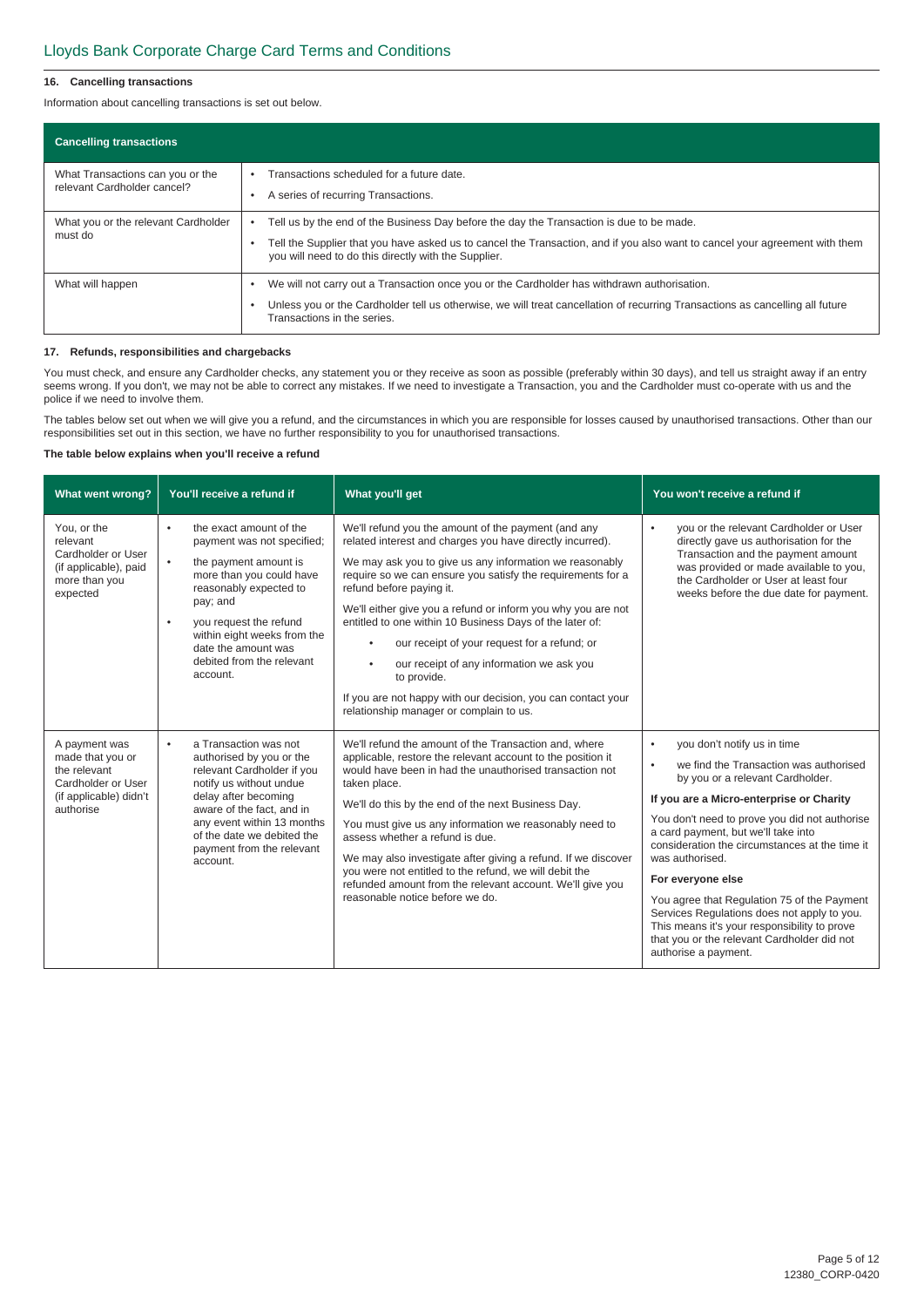#### **The table below explains when you'll be responsible for unauthorised transactions**

| How the losses happened                                                                                                              | How much you are responsible for                                                                                                                                                                                                                                                                                    |                                                                                                                                         |
|--------------------------------------------------------------------------------------------------------------------------------------|---------------------------------------------------------------------------------------------------------------------------------------------------------------------------------------------------------------------------------------------------------------------------------------------------------------------|-----------------------------------------------------------------------------------------------------------------------------------------|
|                                                                                                                                      | If you are a Micro-enterprise or Charity                                                                                                                                                                                                                                                                            | <b>Everyone else</b>                                                                                                                    |
| From the use of a lost or stolen Payment Device before you tell<br>us it's missing.                                                  | A maximum of £35 (or Currency equivalent) per instance<br>unless you have acted fraudulently or you have intentionally or<br>with gross negligence failed to:<br>take all reasonable steps to keep the personalised<br>1.<br>security features safe;<br>use the Payment Device in line with the Agreement; or<br>2. | All losses incurred<br>This is because you agree that<br>Regulation 77 of the Payment<br>Services Regulations does not<br>apply to you. |
| From the misuse of a Payment Device because you failed to<br>keep the personalised security features safe.                           | notify us in the agreed way and without undue delay on<br>3.<br>becoming aware of the loss, theft, misappropriation or<br>unauthorised use of the Payment Device.<br>In these situations, you will be responsible for all losses incurred.                                                                          |                                                                                                                                         |
| After you have notified us of the loss, theft, or unauthorised use<br>of the Payment Device.                                         | You won't be responsible unless you have acted fraudulently.<br>If you have acted fraudulently, you are responsible for all losses incurred.                                                                                                                                                                        |                                                                                                                                         |
| Because we had failed to provide the means for you to notify us<br>of the loss, theft, or unauthorised use of the Payment Device.    |                                                                                                                                                                                                                                                                                                                     |                                                                                                                                         |
| From the use of a Payment Device without your permission<br>before you received it.                                                  |                                                                                                                                                                                                                                                                                                                     |                                                                                                                                         |
| Because we had failed to apply legally required procedures<br>to check that a payment has been authorised by you or<br>a Cardholder. |                                                                                                                                                                                                                                                                                                                     |                                                                                                                                         |

#### **Chargebacks**

In any other circumstances, you must immediately tell us if you think a Transaction involves fraud, unauthorised use or any other circumstances where a Supplier may be held liable under the applicable Payment Scheme rules. You can ask us to reject a transaction, and we'll try to charge back the Transaction to the Supplier under those rules. If we can, we'll credit the amount to the Business Account or relevant Cardholder Account as applicable. If we cannot reverse the transaction, you'll remain liable for it.

You must tell us of any dispute about any amount on the Business Statement or any other statement without undue delay. In any event, this must be within 13 months of the date we debited the disputed payment from the account.

#### **18. When we are not liable**

We have no Liability to you for:

- (1) loss of profit, revenue, production or business;
- (2) loss of goodwill, reputation or opportunity;
- (3) loss of anticipated savings or margin;
- (4) loss of bargain;
- (5) costs regarding wasted managerial, operational or other time;
- (6) loss of or corruption of data or information;
- (7) claims made against you by third parties;
- (8) indirect, consequential or special loss;
- (9) a Transaction being declined or a Payment Device not being accepted as payment, nor for any loss or damage resulting from the way this is communicated to you, the relevant Cardholder or User;
- (10) the refusal of any other bank, ATM or other machine or Supplier to accept or honour the Payment Device; or
- (11) goods and services supplied to you, the Cardholder or User.

Unless the law says otherwise, our maximum aggregate Liability in any one calendar year won't exceed the value of the Charges you pay us during that calendar year.

We're not responsible for any claim you, a Cardholder or a User has against a Supplier. No claim by you, a Cardholder or a User against any Supplier may be the subject of a claim or counter-claim against any member of Lloyds Banking Group.

Nothing in the Agreement limits or excludes our Liability in relation to paying refunds in line with the refunds and responsibilities section of the Agreement. The limitations to your Liability for unauthorised transactions won't be affected by any other term of the Agreement.

We won't exclude our Liability for anything the law does not allow us to, such as:

- death or personal injury caused by our negligence or the negligence of our employees, agents or subcontractors; or
- our fraud or fraudulent misrepresentation, or the fraud or fraudulent misrepresentation of our employees, agents or subcontractors.



If you miss a payment for this reason, we will not be liable for any resulting loss or damage you suffer.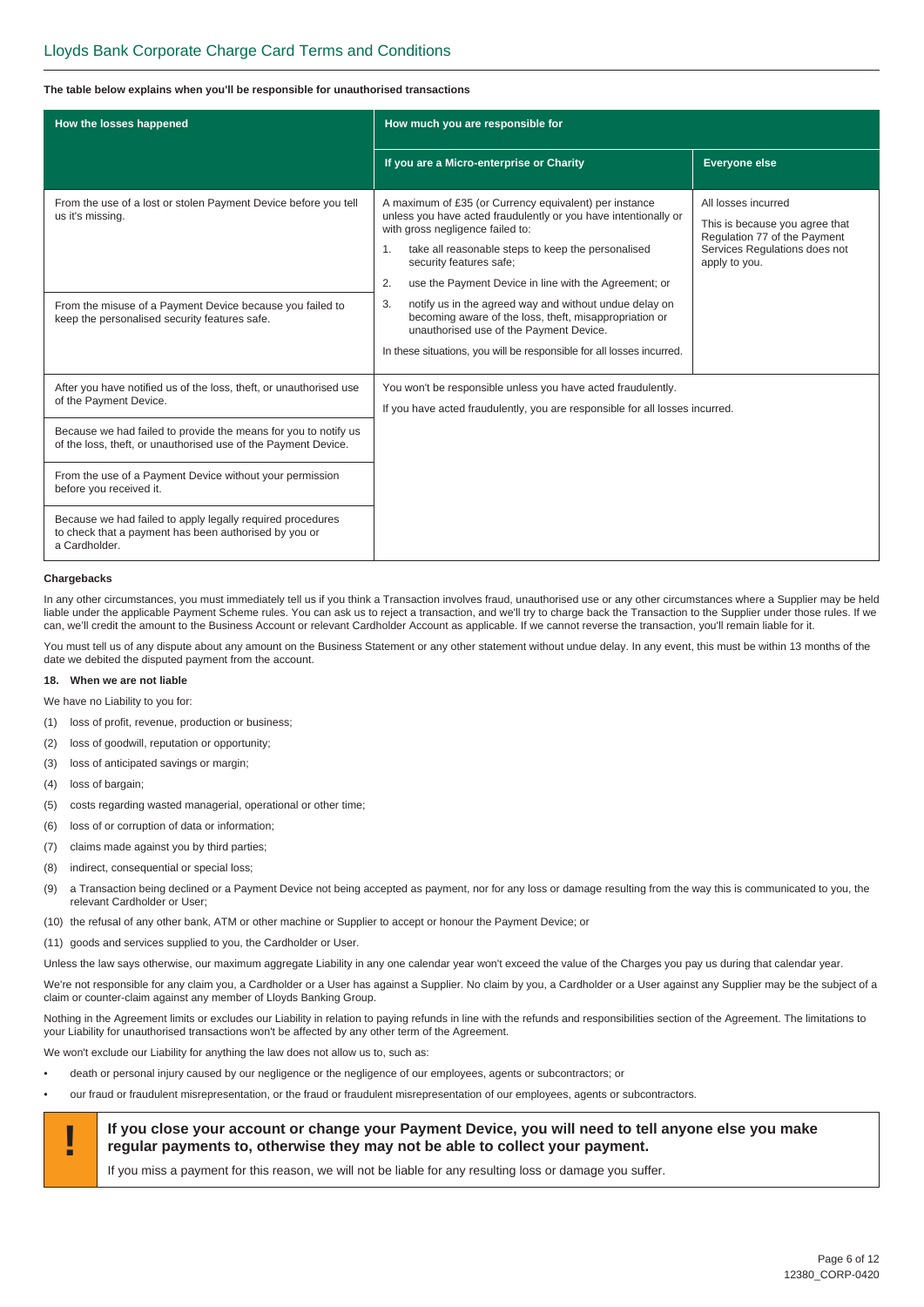#### **19. Changes to the Agreement**

This table sets out how and when we can make changes to the Agreement.

| Reason for changing the Agreement                                                                                                                                    | How much notice we'll give you before the changes<br>come into effect                                     |  |
|----------------------------------------------------------------------------------------------------------------------------------------------------------------------|-----------------------------------------------------------------------------------------------------------|--|
| Change in relevant legislation, regulations or codes of practice that apply to us or how we are regulated<br>that prevents us giving you two months' written notice. | As much written notice as reasonably possible.                                                            |  |
| Changes to the Payment Scheme Exchange Rate.                                                                                                                         | These changes will take effect immediately without notice on<br>being amended by the Payment Scheme.      |  |
| A favourable change to any interest rate or charges that apply to you.                                                                                               | We'll make the change immediately without notice, and<br>changes will be shown on the Business Statement. |  |
| Amend our Charges, introduce new Charges and/or amend any agreed with you.                                                                                           | At least two months' written notice.                                                                      |  |
| An unfavourable change to any interest rate or charges that apply to you.                                                                                            |                                                                                                           |  |
| Any other reason, for example we may make changes to:                                                                                                                |                                                                                                           |  |
| comply with changes to the law;<br>٠                                                                                                                                 |                                                                                                           |  |
| rectify errors;<br>٠                                                                                                                                                 |                                                                                                           |  |
| improve security;<br>٠                                                                                                                                               |                                                                                                           |  |
| change the scope of the services we provide; or                                                                                                                      |                                                                                                           |  |
| take account of reorganisations within Lloyds Banking Group.                                                                                                         |                                                                                                           |  |

#### **20. What you can do if we make a change to the Agreement**

If we make a change, your options are set out below in the table.

| Type of change                   | <b>Your options</b>                                             | <b>Next steps</b>                                                                                                                                                                                  |  |
|----------------------------------|-----------------------------------------------------------------|----------------------------------------------------------------------------------------------------------------------------------------------------------------------------------------------------|--|
| One we can make immediately      | Accept the relevant change                                      | We'll assume you are happy with the change unless you decide to end your Agreement.                                                                                                                |  |
|                                  | End your Agreement                                              | You cannot reject the change but you can end the Agreement if you want to (see "Ending")<br>the Agreement").                                                                                       |  |
| One we have to tell you about in | Accept the relevant change                                      | We'll assume you are happy with the change unless you tell us otherwise.                                                                                                                           |  |
| advance                          | Before a change comes into<br>effect you may reject the change. | You must tell us in writing.<br>The Agreement will end the day before the change comes into effect, unless you have<br>specified an earlier date.<br>We won't charge you for ending the Agreement. |  |

#### **21. Removal of a Cardholder**

When a Cardholder ceases to be your employee, contractor or agent:

- (1) you must inform us (on the form we provide or through OCMS) within seven Business Days;
- (2) your obligations under the Agreement will continue in full force;
- (3) you must take steps to ensure the Payment Device is recovered and destroyed (if it is a Card, you will need to cut it in two through the chip);
- (4) you remain liable to us for all Transactions including any new ones made before the Payment Device is destroyed;
- (5) if applicable, we may cancel the existing Embedded Payment Solution details and give you new ones; and
- (6) you must ensure that the Cardholder's Embedded Payment Solution details are no longer used with any Supplier.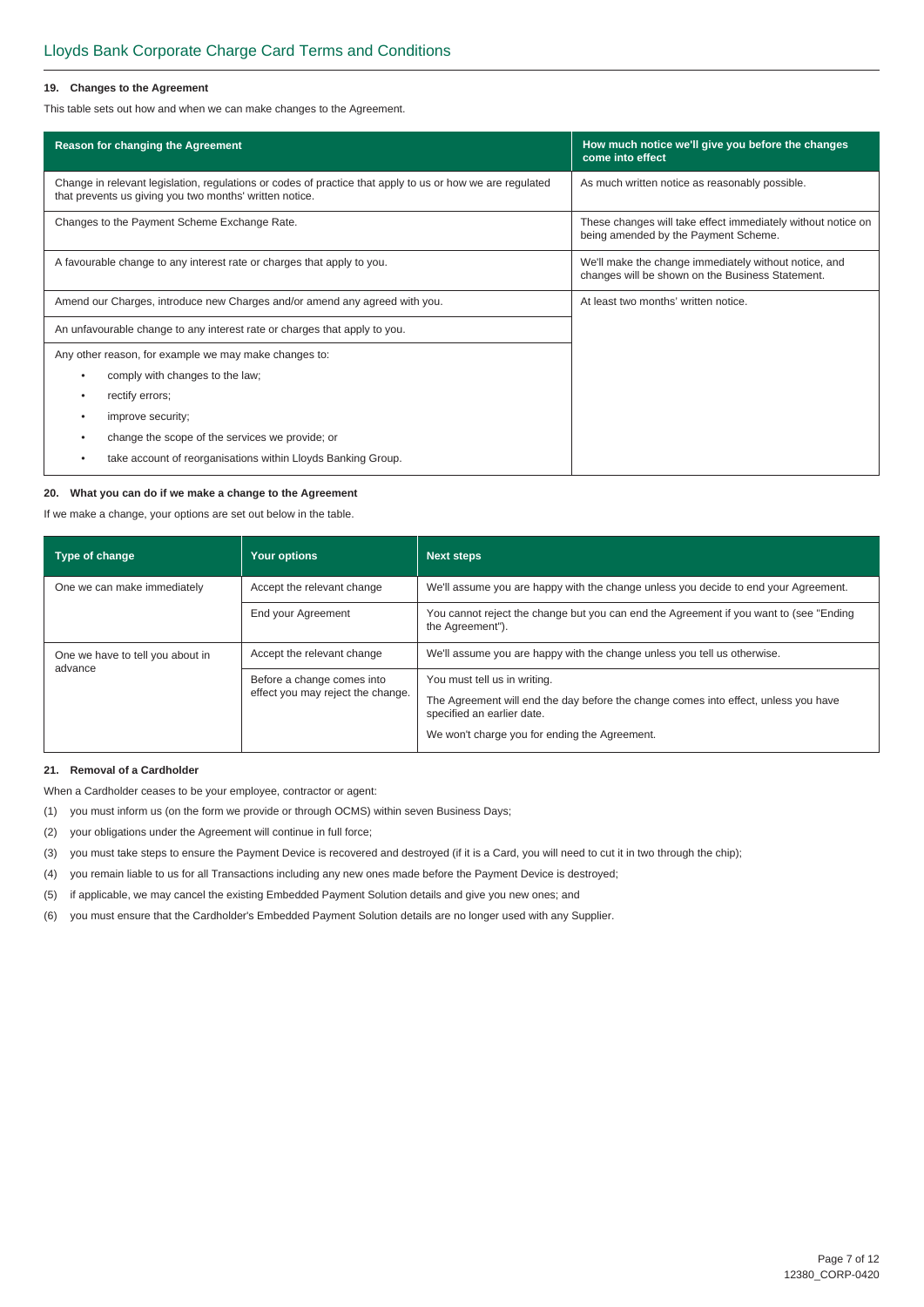#### **22. Ending the Agreement**

The Agreement will continue until terminated in line with this clause. If you have more than one type of Product, you or we may end one set of Product Conditions without affecting these General Conditions, which will continue in effect until all other Product Conditions have been ended. If you only have one Product and you or we end the Product Conditions in line with the Agreement, the General Conditions will end too.

| Who can end it | Reason for ending the Agreement or any Product Conditions                                                                                                                                                                                                                             | <b>Notice needed</b>                                                                                                        |
|----------------|---------------------------------------------------------------------------------------------------------------------------------------------------------------------------------------------------------------------------------------------------------------------------------------|-----------------------------------------------------------------------------------------------------------------------------|
| You            | At any time for any reason                                                                                                                                                                                                                                                            | One month's notice to us in writing                                                                                         |
| Us             | At any time for any reason                                                                                                                                                                                                                                                            | Two months' notice to you in writing, as<br>long as we also give you any other notice<br>that the law says we must give you |
|                | You seriously or repeatedly breach the Agreement or another agreement you have with us                                                                                                                                                                                                | None (unless required by law).                                                                                              |
|                | We reasonably suspect fraudulent activity in connection with the Agreement or the Services (or both)                                                                                                                                                                                  | You must notify us immediately if you<br>become aware that any of these                                                     |
|                | You, a Cardholder or a User does anything we reasonably believe will seriously damage our reputation                                                                                                                                                                                  | circumstances have occurred or you<br>believe they will occur.                                                              |
|                | We reasonably believe that you, a Cardholder or a User is using the Services in connection with any<br>purpose that is unlawful                                                                                                                                                       |                                                                                                                             |
|                | You repeatedly fail to pay any amounts due to us under the Agreement                                                                                                                                                                                                                  |                                                                                                                             |
|                | You, a Cardholder or a User behaves threateningly or abusively towards our staff                                                                                                                                                                                                      |                                                                                                                             |
|                | We are required to do so to comply with legal, fiscal or regulatory changes                                                                                                                                                                                                           |                                                                                                                             |
|                | We find that any information you have given to us (whether in connection with the Agreement or not) is<br>inaccurate in a significant way                                                                                                                                             |                                                                                                                             |
|                | We find you entered into the Agreement without informing us in writing, that material litigation was $-$ or<br>material administrative, criminal or judicial proceedings were – being taken against you ("material" means<br>likely, if successful, to have a damaging effect on you) |                                                                                                                             |
|                | You fail at any time to meet any identification or other checks required by law or regulation                                                                                                                                                                                         |                                                                                                                             |
|                | We reasonably believe that if we do not stop the Services or end the Agreement, we will breach a law or<br>regulation or be exposed to action from a government or regulator                                                                                                          |                                                                                                                             |
|                | Closure is required by court order or regulator's direction or decision                                                                                                                                                                                                               |                                                                                                                             |
|                | You are Insolvent.                                                                                                                                                                                                                                                                    |                                                                                                                             |
|                | We treat you as <b>Insolvent</b> if :                                                                                                                                                                                                                                                 |                                                                                                                             |
|                | you or any other person takes or threatens to take any step in connection with -                                                                                                                                                                                                      |                                                                                                                             |
|                | a suspension or re-scheduling of payments by you, a moratorium of any of your debt or<br>your dissolution or reorganisation (by way of voluntary arrangement, scheme of<br>arrangement or otherwise);                                                                                 |                                                                                                                             |
|                | the making of an arrangement with any of your creditors;                                                                                                                                                                                                                              |                                                                                                                             |
|                | the appointment of an administrator or the intention to appoint an administrator in respect<br>of you;                                                                                                                                                                                |                                                                                                                             |
|                | the appointment of a liquidator, receiver or any similar office, in respect of you or any of<br>your assets; or                                                                                                                                                                       |                                                                                                                             |
|                | any equivalent procedure in any jurisdiction;                                                                                                                                                                                                                                         |                                                                                                                             |
|                | you can't pay your debts as they fall due; or                                                                                                                                                                                                                                         |                                                                                                                             |
|                | you stop trading or threaten to.                                                                                                                                                                                                                                                      |                                                                                                                             |

If we end the Agreement, or any Product Conditions, for these reasons, we can demand repayment of the outstanding balance and close all or any Cardholder Accounts, Business Accounts and any other account you hold with us that is relevant to the Agreement.

#### **23. Things you have to do when the Agreement ends**

When the Agreement, or any part of it, ends the following things must happen for the part(s) ended:

- (1) if you have Cards, you must make sure all Cards are returned to you and destroyed (cut in two through the chip). You may be required to return the Cards to us;
- (2) you must make sure any use of a Payment Device is stopped;
- (3) your use of the Service must cease with immediate effect. We need not take any further action regarding any instructions received from you even if we received them before the termination date;
- (4) all outstanding amounts will become immediately due and payable;
- (5) your obligations under the Agreement will continue in force until you have paid us all outstanding amounts; and
- (6) you must keep your Payment Account open until all Transactions have been processed and you have paid us all outstanding amounts.

When the Agreement ends we have no further obligations to you.

**! If you have paid any charges in advance under the Agreement, like an annual fee, we'll refund any unused part of the charge.**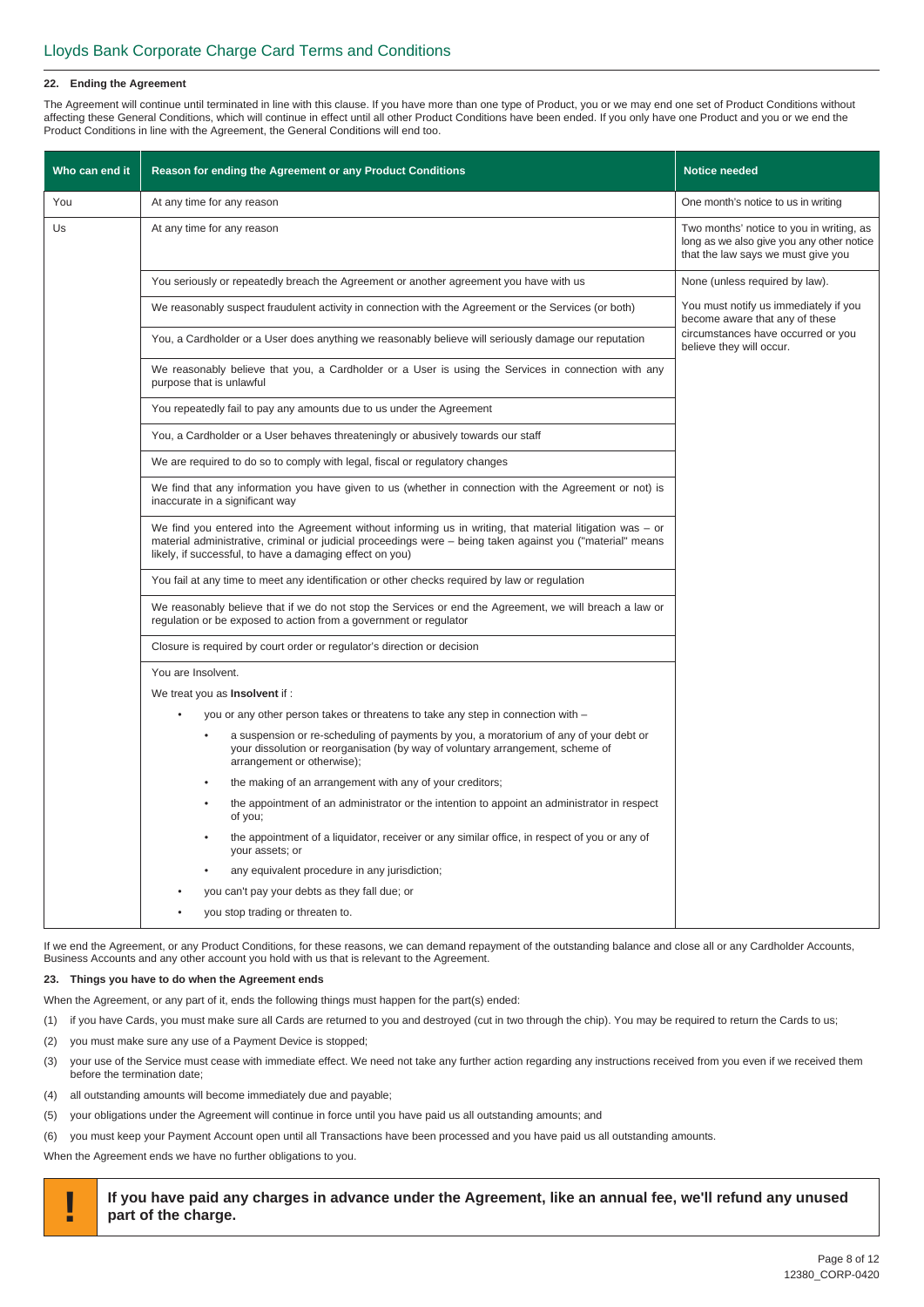#### **24. Your Payment Account**

If we do not hold your Payment Account, you authorise us to pass any instructions that may be necessary for the Services to be provided to you and relevant Cardholders to the third-party bank holding your Payment Account. You also confirm that the third-party bank is authorised to accept and act on our instructions.

#### **25. General**

We recommend you keep a copy of all the documents that make up the Agreement. If you would like another copy of any of the documents, just ask your relationship manager. You can also find these terms and conditions on our Website.

The Agreement is solely between you and us, with the exception of terms in the Agreement that include references to Lloyds Banking Group (which can be enforced by Lloyds Banking Group). No other person will have any rights to enforce any of its terms.

If we:

- do not insist or we delay insisting that you perform any of your obligations under the Agreement; or
- do not enforce or we delay enforcing our rights against you;

that won't mean we have waived our rights against you. You will still need to comply with those obligations. If we decide to waive a breach by you, we'll do so in writing, and that won't mean we automatically waive any later breach by you.

All warranties, conditions and other terms implied by law are excluded from the Agreement to the extent permitted by law.

#### **26. Mistaken payment**

If we are told that money has been paid into your Business Account by mistake, we can take from your account an amount up to the mistaken payment amount. We do not have to ask you to agree to this, but will let you know if it happens. We'll act reasonably and try to minimise any inconvenience to you. If we are unable to return funds to the sender, we can give them details about you and your Business Account so they can recover the money from you.

#### **27. Paying more than you owe**

When you make payments or transfer funds into your Business Account, you must not pay us more than you owe. If you have a credit balance on your Business Account at any time, we may apply it to recent or future Transactions. We may return any credit balance to the account from which the money has been sent or pay the funds into your Payment Account or another current account you have with us. We do not pay interest on any credit balances.

#### **28. Our service promise**

Whenever you deal with us, we aim to provide excellent customer service. If we do not achieve this, please tell us so we have the opportunity to put things right. You can write or speak to your relationship manager or customer services centre (or anyone in their teams). You can find details of what will happen next and how we will handle your complaint on our Website.

If you are dissatisfied with the outcome of a complaint you have made to us, you may be eligible to refer the matter to the Financial Ombudsman Service ("FOS"). To understand whether you are eligible to do so, please speak to the FOS directly or refer to its website at www.financial-ombudsman.org.uk. Details of how to contact the FOS can also be found on our Website.

#### **29. Notices**

You can contact us by post or by delivering notices by hand, in each case addressed to your relationship manager or Lloyds Bank Card Services PO Box 6061, Milton Keynes, MK7 8LE.

The Agreement may specify we'll contact you in a particular way or the law may say we must do so in a particular way for a specific type of notice. Otherwise, we can contact you by post, telephone or e-mail (in each case using the details you gave us on the Business Application or the Cardholder Application (if applicable) or updated details you have given us since then); through a broadcast message on an online service that we provide to you; or by posting a notice on our Website.

If we are sending a copy of a notice to you, we'll only send one copy even if the Agreement is with two or more of you.

The Agreement is in English and communications and notices between us will be in English.

You must tell us if your contact details change by giving us seven days' written notice.

We'll use your contact details and appropriate secure procedures to let you know if we suspect fraud or a security threat, or if there has been a major operational or security incident that may affect you.

#### **30. Intellectual property and data protection**

You acknowledge that we or our licensors (or both) own all intellectual property rights (whether registered or unregistered) in the Services (but not information uploaded into the Services by you or your affiliates) including any copyright, database rights, trade secrets, trade names and trade marks. You can only use them to the extent necessary for accessing and using the Services. You have no right to grant a sub-licence to any third party.

You grant an irrevocable right to use all information you give, but solely for the purpose of supplying the Services. You must ensure that any person you authorise to access and use the Services permits us to use the information about them for the purpose of supplying the Services.

#### **31. Assignment**

Unless we agree in writing, you may not transfer any of your rights and obligations, or sub-contract any of your obligations, under the Agreement to another person.

We may transfer any of our rights and obligations under the Agreement, or sub-contract any of our obligations, to another person without your consent. You agree that you'll promptly execute all documents that we reasonably require to make a transfer effective.

#### **32. Third party rights**

Nothing in the Agreement confers or is intended to confer a benefit enforceable by a person who is not a party to it. Such a person has no right under the Contracts (Rights of Third Parties) Act 1999 to enforce any of its terms.

#### **33. Force majeure**

You and we won't be responsible if either of us (or our sub-contractors or agents) cannot perform any obligations under the Agreement, or if there is a delay in doing so, due to abnormal and unforeseeable circumstances beyond our control as long as the consequences were unavoidable despite all efforts to the contrary.

**Examples** Here are some examples of circumstances that may be beyond your or our control: industrial action, riots, invasions, terrorist attacks, threat of terrorist attacks, war, hostilities, rebellion, local or national emergency, civil commotion, fire, explosion, storm, flood, earthquake, accident, epidemic, natural disaster, acts or omissions of third parties, failure or fluctuation of a power supply or telecommunications networks, or failure of any of our equipment, software, data processing systems or transmission links.

We also won't be responsible if we cannot perform any of our obligations under the Agreement or we are delayed in doing so, because we must act in a certain way for legal or regulatory reasons.

We or a Lloyds Banking Group member may be subject to sanctions or embargoes imposed by the international community including the UK, EU, UN and the USA. We may refuse Transactions or refuse to make any payment if it would result, or in our reasonable opinion is likely to result, in a breach by us or a Lloyds Banking Group member or any of our or their employees of any sanction or embargo whether or not imposed in the UK. We are not liable for any loss, damage, cost or expense for any of the reasons listed in the 'examples' above. We may disclose to the relevant authorities such information regarding any Transaction or payment (or both) as may be required.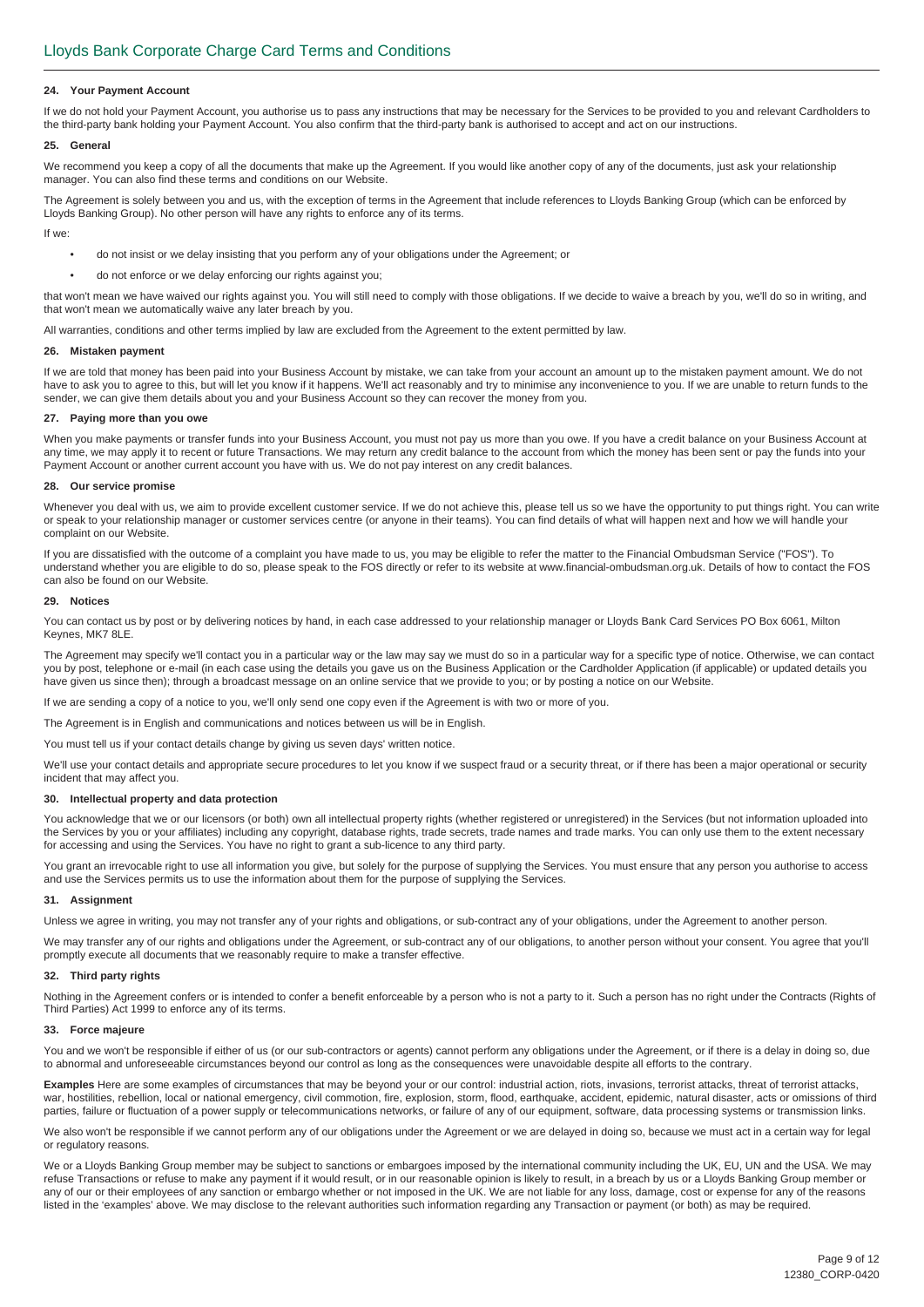#### **34. Severability**

Each of the terms in the Agreement operates separately. If any court or relevant authority decides any of the terms is unlawful, the rest will remain in full force and effect. Any unlawful terms will apply with whatever modification is needed to give effect to your and our commercial intentions.

#### **35. Governing law and jurisdiction**

The Agreement and any non-contractual obligations that arise out of it are governed by the law of England and Wales. The courts of England and Wales have exclusive jurisdiction to decide any dispute arising out of or in connection with the Agreement, including as regards any non-contractual obligations.

However, if you are:

- a company or other incorporated body and your registered office is in Scotland;
- a sole trader and your business operates from Scotland;
- an unincorporated body and your central management and control is exercised from Scotland; or
- a charity based in Scotland,

then the Agreement and any non-contractual obligations that arise out of it are governed by the law of Scotland. The courts of Scotland have exclusive jurisdiction to decide any dispute arising out of or in connection with the Agreement, including as regards any non-contractual obligations.

#### **36. Use of personal data**

You give us your explicit consent (or have obtained the relevant individual's explicit consent) for us to access, process and keep any personal information you give us for the purposes of providing the Services to you. This won't affect any rights you or we have under data protection legislation. You can withdraw your consent by ending the Agreement.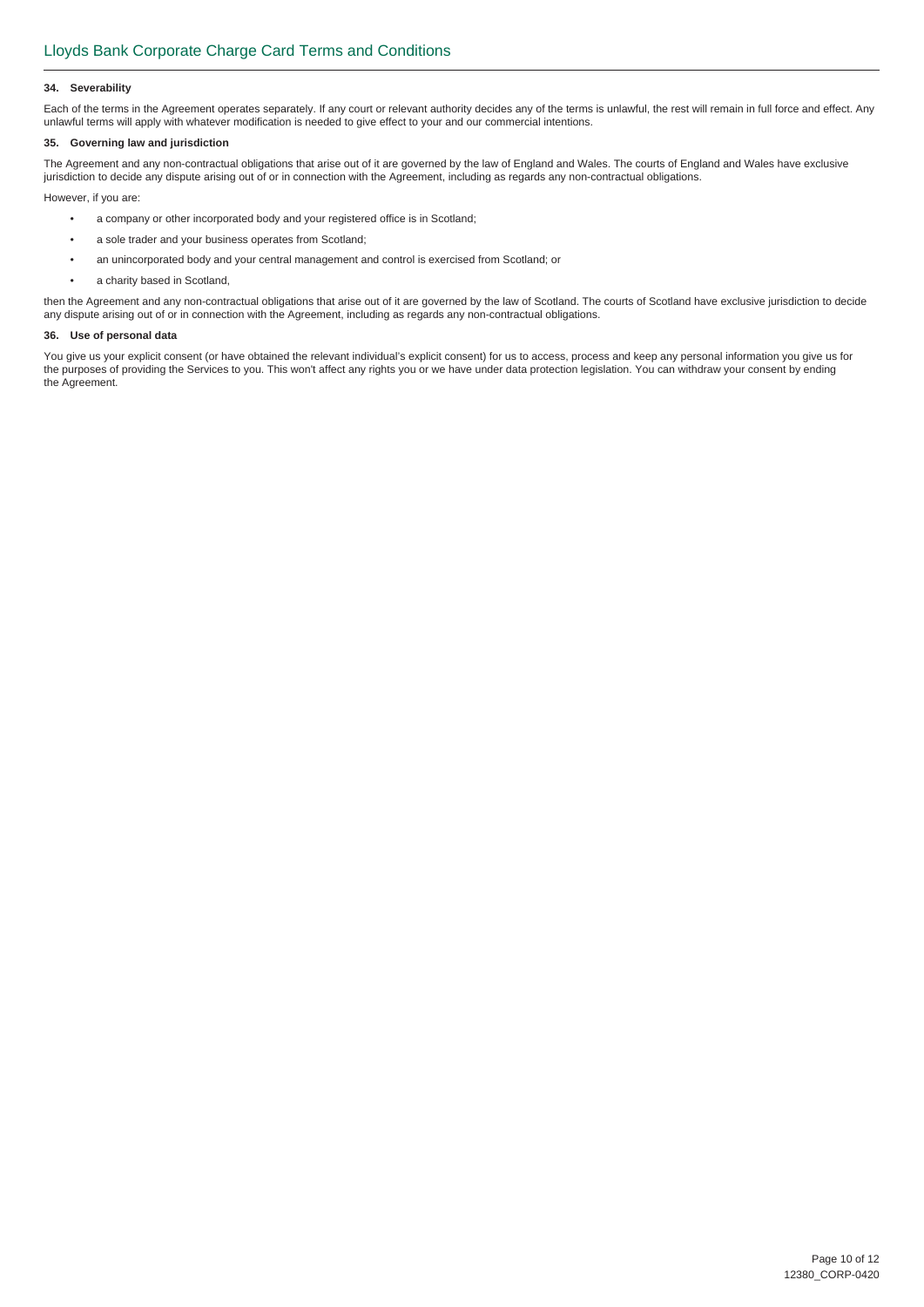## Corporate Charge Card Part B - Product Conditions



In these terms and conditions, we use headings to make them easier to read. They do not affect how the terms and conditions are interpreted.

#### **Our Agreement with you**

We will provide the Product that these Product Conditions (Part B) are specific to.



#### **1. Additional obligations**

1.1 You must ensure that:

- 1) the Programme Administrator provides any Payment Devices to relevant Cardholders on receipt together with a Website link to the Conditions of Use, and notifies Cardholders every time the Conditions of Use are updated;
- 2) all Programme Administrators, Cardholders and Users (if applicable) comply with the Conditions of Use at all times;
- 3) no Programme Administrator, Cardholder or User is on any list of asset-freeze targets published by the UN, the EU or the UK, or maintained by HM Treasury;
- 4) the Programme Administrator tells each Cardholder their Cardholder Limit;
- 5) any changes to the Programme Administrators are notified in writing to us by an authorised signatory;
- 6) all Cards are immediately signed and activated when received by Cardholders; and
- 7) a Cardholder with an Embedded Payment Solution only passes its details to Suppliers for use.
- 1.2 You must ensure that you and all Programme Administrators and Cardholders (and Users where applicable):
	- 1) use any Payment Devices, security details and Embedded Payment Solution details (as applicable) in line with the Conditions of Use, any security procedures and instructions we provide, and keep them safe;
	- 2) do not give or disclose details relating to any Cardholder Account, Business Account, Payment Device, security details or Embedded Payment Solution (as applicable) to anyone else or allow anyone else to use them;
	- 3) store all information relating to any Cardholder Account, Business Account, Payment Device, security details or Embedded Payment Solution (as applicable) safely and dispose of any information securely and permanently;
	- 4) do not choose a PIN or any security details that are easy for someone else to guess;
	- 5) protect any PIN or security details by (a) memorising them and destroying the written notification containing them as soon as possible; and (b) not writing them down in a recognisable way or keeping them with a Payment Device or other financial documents; and
	- 6) inform us as soon as possible if a Business Statement, Cardholder Statement or any other financial information expected from us is not received.

#### **2. Using a Payment Device**

All Non-Currency Transactions will be converted to the Currency and debited to the relevant Cardholder Account at the Payment Scheme Exchange Rate. Our website says more about the Payment Scheme Exchange Rate and how to compare it with other exchange rates. Depending on which Payment Scheme applies, the Transaction may be converted when it is made or added to the Cardholder Account (or Business Account). You can ask us at what point the Transaction will be converted. Exchange rates may change, so the exchange rate we use to convert the Transaction may differ from the exchange rate on the Transaction date. The exchange rate we use will appear on your Business Statement and relevant Cardholder Statement.

The Non-Currency Transaction fee set out in the Product Charges is added to the converted Currency amount. The Non-Currency Transaction fee is a fee for currency conversion. This fee and the converted Currency amount will be shown on the Business Statement and relevant Cardholder Statement. You agree to exclude provisions of law that can be disapplied for business customers. This means we will not send you certain information, such as electronic messages after each Non-Currency Transaction, which might be sent to personal customers.

Any cash advances will be subject to a cash advance fee. If non-Currency cash is withdrawn or purchased, it will also be subject to the Non-Currency Transaction fee.

#### **3. Security**

Each Cardholder will be given their own PIN to use with their Card. The Cardholder can change their PIN through our ATMs and should keep their PIN secret to protect it from unauthorised use.

We may issue Cardholders with additional security details or require them to comply with additional security measures for the Authorisation of payments made via Suppliers' websites. Where we do this, we will send details to the Programme Administrator for distribution or directly to Cardholders, together with any additional terms and conditions that apply.

You must ensure that each Cardholder uses any additional security details or complies with any additional security measures we issue or require under this clause in line with any additional terms and conditions that apply.